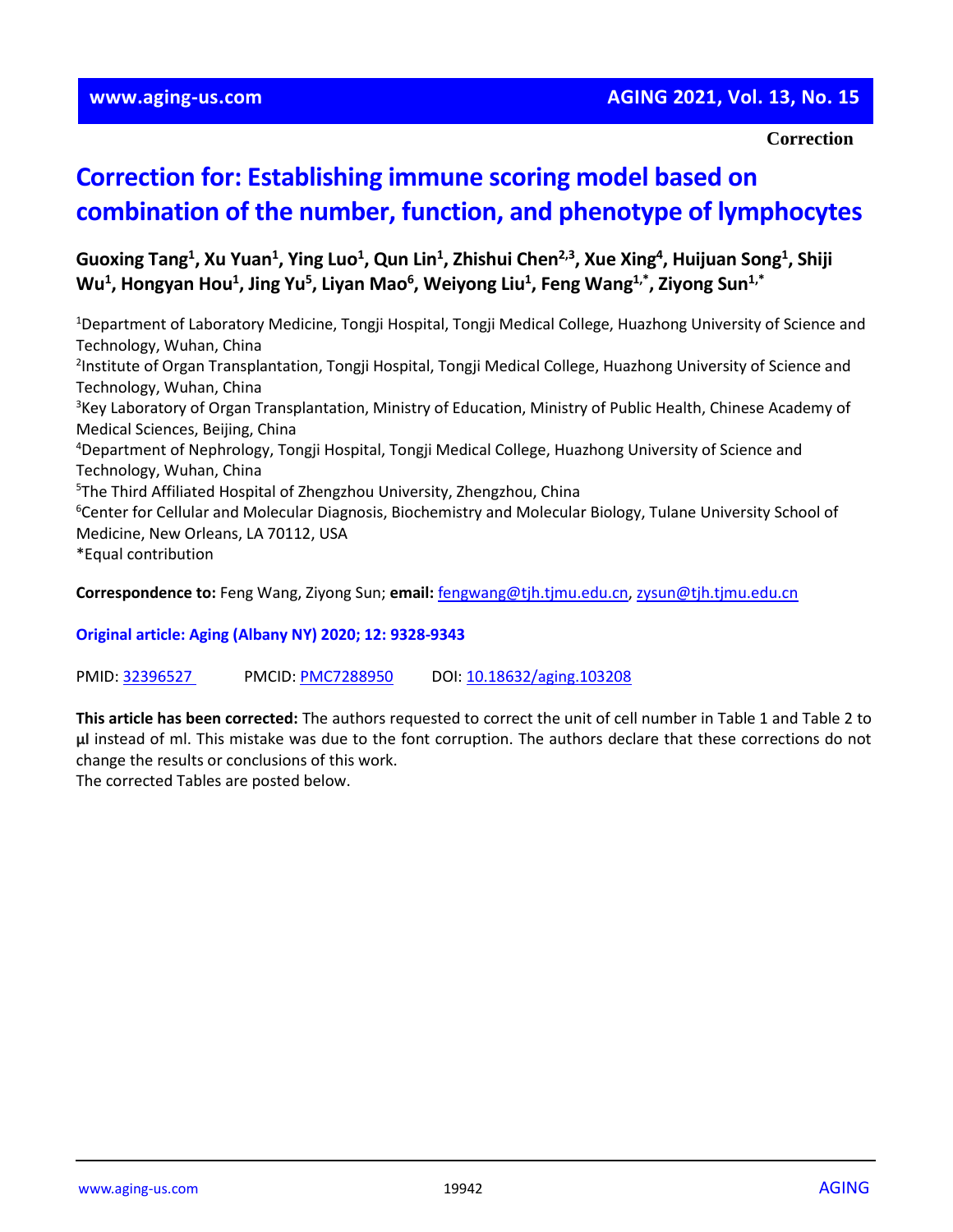|                                                      |                                      | All<br>$N = 261$                          | <b>Children</b><br>$N=47$                 | Adolescents<br>$N=72$                     | <b>Adults</b><br>$N=90$                  | <b>Elders</b><br>$N = 52$                 | p       |
|------------------------------------------------------|--------------------------------------|-------------------------------------------|-------------------------------------------|-------------------------------------------|------------------------------------------|-------------------------------------------|---------|
| <b>Parameters</b>                                    |                                      |                                           |                                           |                                           |                                          |                                           |         |
|                                                      | Mean±SD                              | 33.68±26.63                               | $3.81 \pm 1.04$                           | $10.81 \pm 3.74$                          | $46 \pm 13.79$                           | 71.04±4.39                                |         |
| Age                                                  | (Range)                              | $(1-82)$                                  | $(1-5)$                                   | $(6-18)$                                  | $(18-65)$                                | $(66-82)$                                 |         |
| Sex                                                  | Male:Female                          | 168:93                                    | 35:12                                     | 52:20                                     | 53:37                                    | 28:24                                     |         |
| <b>Number</b>                                        |                                      |                                           |                                           |                                           |                                          |                                           |         |
| $CD4+T$ cell number (/ $\mu$ l)                      | $Mean \pm SD$<br>$(2.5% -$<br>97.5%) | 836±355<br>$(374-1881)$                   | 1260±399<br>$(635-1979)$                  | 927±287<br>$(560-1653)$                   | $648 + 203$<br>$(360-1074)$              | $652 \pm 187$<br>$(367-1007)$             | < 0.001 |
| $CDS+T$ cell number $( \mu )$                        | Mean±SD<br>$(2.5% -$<br>97.5%)       | 576±310<br>$(154-1459)$                   | 880±343<br>$(426-1553)$                   | 728±262<br>$(397-1382)$                   | $424 \pm 171$<br>$(180-847)$             | 355±154<br>$(116-681)$                    | < 0.001 |
| B cell number $(\vert \mu \vert)$                    | $Mean \pm SD$<br>$(2.5% -$<br>97.5%) | 358±252<br>$(73-1006)$                    | $695 \pm 251$<br>$(251-1240)$             | $457 + 173$<br>$(218-905)$                | $184 + 81$<br>$(53-352)$                 | $216 \pm 140$<br>$(67-537)$               | < 0.001 |
| NK cell number $( \mu )$                             | Mean±SD<br>$(2.5% -$<br>97.5%)       | 383±219<br>$(103-920)$                    | 381±243<br>$(89-905)$                     | 345±228<br>$(86-934)$                     | $364 \pm 165$<br>$(154-732)$             | 473±239<br>$(125-1000)$                   | < 0.05  |
| <b>Function</b>                                      |                                      |                                           |                                           |                                           |                                          |                                           |         |
| IFN-g <sup>+</sup> CD4 <sup>+</sup> T cells $(\% )$  | Mean±SD<br>$(2.5% -$<br>97.5%)       | $17.84 \pm 8.85$<br>$(6.62 - 36.81)$      | $10.23 \pm 4.16$<br>$(4.08 - 17.17)$      | 12.28±4.86<br>$(5.43 - 20.35)$            | $23.72 \pm 8.12$<br>$(12.34 -$<br>40.53) | $22.26 \pm 7.52$<br>$(8.83 - 34.43)$      | < 0.001 |
| IFN-g <sup>+</sup> CD8 <sup>+</sup> T cells $(\% )$  | Mean±SD<br>$(2.5% -$                 | $46.25 \pm 22.43$<br>$(13.59 -$           | $26.89 \pm 10.77$<br>$(8.95 - 46.18)$     | $29.13 \pm 10.83$<br>$(13.63 -$           | 56.08±17.92<br>$(22.76 -$                | 70.46±14.33<br>$(42.84 -$                 | < 0.001 |
|                                                      | 97.5%)                               | 87.72)                                    |                                           | 56.57)                                    | 87.38)                                   | 92.36)                                    |         |
| IFN-g <sup>+</sup> NK cells (%)                      | $Mean \pm SD$<br>$(2.5% -$<br>97.5%) | $72.68 \pm 12.65$<br>$(43.88 -$<br>90.94) | $67.28 \pm 14.57$<br>$(40.76 -$<br>85.99) | $67.77 \pm 13.16$<br>$(39.70 -$<br>87.66) | 77.29±9.95<br>$(57.73 -$<br>91.48)       | 76.37±9.52<br>$(59.79 -$<br>90.61)        | < 0.001 |
| Phenotype                                            |                                      |                                           |                                           |                                           |                                          |                                           |         |
| $CD28+CD4+T$ cells $(\%)$                            | $Mean \pm SD$<br>$(2.5% -$<br>97.5%) | $94.95 \pm 7.03$<br>$(73.33 -$<br>99.97)  | $98.17 \pm 4.03$<br>$(89.50 -$<br>99.98)  | $97.92 \pm 2.72$<br>$(88.95 -$<br>99.95)  | $92.81 \pm 7.6$<br>$(71.81 -$<br>99.88)  | $91.61 \pm 9.10$<br>$(66.26 -$<br>99.83)  | < 0.001 |
| HLA-DR <sup>+</sup> CD4 <sup>+</sup> T cells $(\% )$ | $Mean \pm SD$<br>$(2.5% -$<br>97.5%) | $14.33 \pm 7.45$<br>$(5.42 - 32.78)$      | $9.68{\pm}4.79$<br>$(5.29 - 24.40)$       | $10.64 \pm 4.15$<br>$(5.11-19.71)$        | $16.23 \pm 7.02$<br>$(5.97 - 34.34)$     | $20.35 \pm 8.25$<br>$(9.07 - 40.22)$      | < 0.001 |
| CD45RO+CD4+T cells<br>(% )                           | Mean±SD<br>$(2.5% -$<br>97.5%)       | 50.89±18.88<br>$(20.58 -$<br>88.47)       | $28.77 \pm 7.71$<br>$(13.63 -$<br>43.39)  | $40.37 + 9.88$<br>$(22.48 -$<br>58.08)    | $61.09 \pm 14$<br>$(36.21 -$<br>88.06)   | $67.82{\pm}14.07$<br>$(37.46 -$<br>93.85) | < 0.001 |
| $CD28+CD8+T$ cells $(\%)$                            | $Mean \pm SD$<br>$(2.5% -$<br>97.5%) | $62.06 \pm 17.3$<br>$(26.41 -$<br>88.91)  | 71.58±12.49<br>$(52.47 -$<br>91.71)       | 71.39±12.36<br>$(45.28 -$<br>88.65)       | 58±15.87<br>$(26.72 -$<br>84.13)         | $47.57 \pm 16.5$<br>$(20.60 -$<br>82.40)  | < 0.001 |
| HLA-DR <sup>+</sup> CD8 <sup>+</sup> T cells $(\% )$ | Mean±SD<br>$(2.5% -$<br>97.5%)       | 34.93±17.12<br>$(9.97 - 71.53)$           | 23.26±11.82<br>$(7.42 - 47.14)$           | $25.13 \pm 10.45$<br>$(9.98 - 46.31)$     | 39.09±15.71<br>$(14.96 -$<br>72.95)      | 51.83±13.98<br>$(22.97 -$<br>74.98)       | < 0.001 |

## **Table 1. Reference ranges of lymphocyte number, function, and phenotype in different age groups.**

SD: standard deviation. *P* means association between different parameters and age in all participants by using Spearman's rank correlation test.